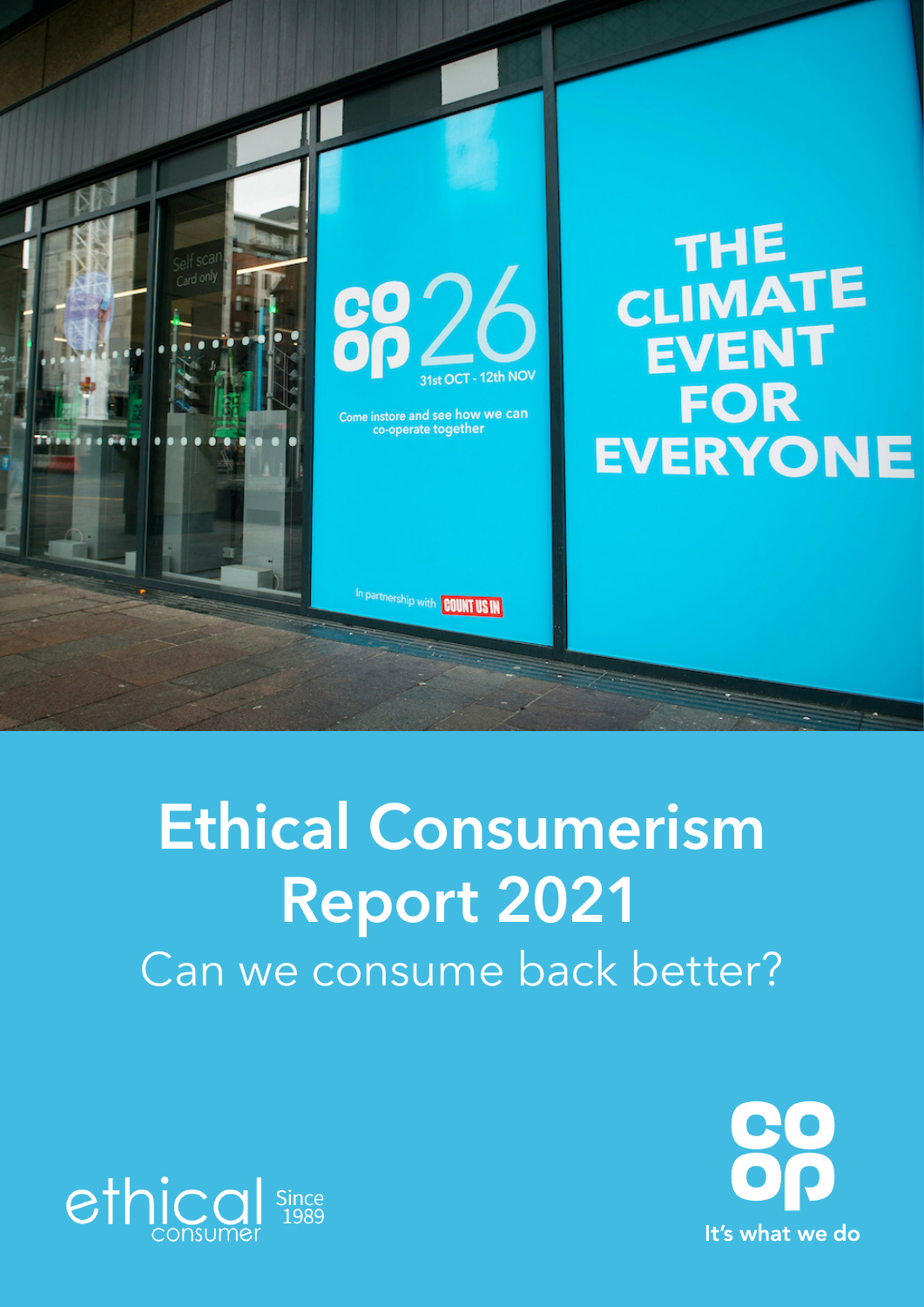### Can we consume back better?

The Co-op's unique Ethical Consumerism Report has tracked total UK ethical expenditure every year for the past two decades. This year's Report is released in the midst of the ongoing pandemic and heightening urgency of addressing the climate crisis. The Report poses the question: Can we consume back better?

The Co-op reports that ethical consumer spending and finance in the UK in 2020 broke through the £100bn mark for the first time, reaching record levels of some £122bn at the end of 2020. Back in 1999, the total size of ethical consumer markets in the UK was just £11.2bn. The more than ten-fold uplift shows that where businesses provide ethical choices, and where governments provide helpful incentives, consumers will respond positively.

In particular, we have seen the most significant growth in low-carbon home and lifestyle spending in Eco-travel and Transport, Green Home and Ethical Food and Drink.

Twenty years ago, certification labelling was considered niche, but now the Fairtrade, RSPCA Freedom Assured and Rainforest Alliance certification schemes are all wellestablished parts of mainstream consumer decisionmaking and are set to grow in the future.

The emergence of the government's Net Zero strategy will drive massive change in how we live our lives. It is likely to be transformative over the next five years across categories such as transportation, fuel, power, heat and buildings, and will inform ethical spending.

|                                  | 2010   | 2019   | 2020    | % Growth<br>2019-2020 |
|----------------------------------|--------|--------|---------|-----------------------|
| Ethical Food & Drink             | 5,421  | 12,548 | 14,089  | 12.3%                 |
| Green Home                       | 7,644  | 15,230 | 20,503  | 34.6%                 |
| Eco-travel & Transport           | 1,641  | 7,071  | 12,207  | 72.6%                 |
| <b>Ethical Personal Products</b> | 909    | 1,633  | 1,898   | 16.2%                 |
| Community                        | 11,110 | 10,560 | 12,155  | 15.1%                 |
|                                  |        |        |         |                       |
| <b>TOTAL ETHICAL SPEND</b>       | 26,725 | 47,042 | 60,851  | 29.4%                 |
| <b>Boycotts</b>                  | 2,485  | 3,287  | 3,875   | 17.9%                 |
| <b>Ethical Money</b>             | 21,947 | 48,208 | 57,181  | 18.6%                 |
|                                  |        |        |         |                       |
| <b>GRAND TOTAL</b>               | 51,156 | 98,536 | 121,908 | 23.7%                 |

Our Ethical Consumerism Report is a barometer on consumer behaviour – and shoppers are turning up the heat by boycotting businesses which fail to act on ethical or social concerns. The report is a warning to brands that they must do business a better way for workers, communities and the planet. But it also offers clear evidence to policy-makers that they can positively influence change.

I had the privilege of attending COP-26 and whilst we can all agree the summit did deliver some progress, the hard yards begin now. Every business will have a role to play and we're clear that a key part of our role is to help educate on how customers can make a difference by changing how they shop. And we know that we can achieve greater things together, which is why we've promised with our supermarket counterparts to halve our environmental impacts by the end of this decade. Steve Murrells,



CEO of The Co-op Group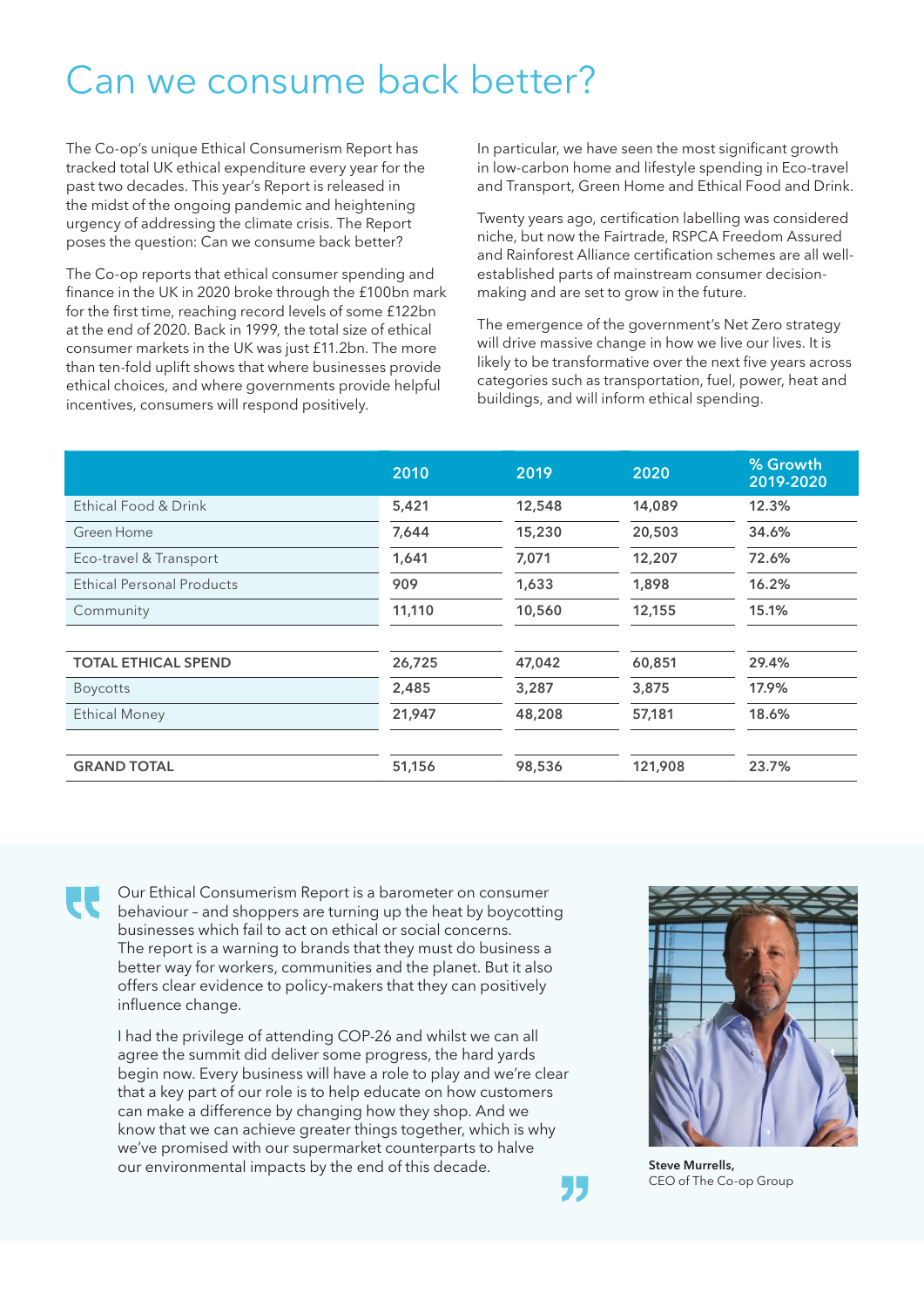# Key Findings

#### Ethical food & drink

Ethical food shopping trends reflect the changing diets of the British consumer with the vegetarian and plantbased alternatives category increasing in sales by 34%, now worth £1.5bn. Ethical spending on food and drink played out in other categories too: Fairtrade sales showed an increase of 14%, while the sale of organically certified food grew 13%. Furthermore, freerange egg sales topped over £1bn for the first time.

#### **Boycotts**

Boycotts have always had an important role to play for UK consumers in terms of what brands they do or don't want to trade with. In 2020 this trend continued with an 18% rise in boycotts on ethical grounds.

#### Green Home

Spending on Green Home includes energy-efficient appliances, energy-efficient boilers, ethical cleaning products and green electricity tariffs. While the category has grown year-on-year, further analysis shows that spending on eco-friendly alternatives is falling short of where we need to be to achieve Net Zero. For example, household purchases of energy-efficient gas boilers (which in 2020 reached £5bn) reflects stark comparison to household spending on heat source pumps, which reached just £130m in sales in 2020.

The biggest winners in this category were Green Electricity Tariffs which peaked at nearly £8.9bn, and a 22% uplift in sales of ethical cleaning products since 2019. Consumer interest in buying for re-use sales also increased 15.4% from 2019, reaching £837m.

The pandemic impacted sales of energy-efficient light bulbs which fell in 2020 after the global lockdown and restrictions disrupted production. However, sales of LED light bulbs in the UK are expected to increase significantly following the UK government ban on retailing halogen light bulbs from September 2021.

#### Eco-travel & transport

The biggest ethical spending increase was seen in the Eco-Travel & Transport sub-category, which saw an increase of over 72%, largely attributable to the sharp rise (93%) in sales of alternatively fuelled vehicles (AFVs) in which sales exceeded £10bn. Growth is linked to improvements in technology, infrastructure, government support, decreasing costs of AFVs and choice: there are over 100 plug-in car models on the UK market. Sales of bikes also performed well, largely linked to changing transportation habits during the pandemic.

#### Ethical personal products

Ethical personal products, including sustainable clothing, clothes buying for re-use and ethical cosmetics, also saw an uplift in sales in 2020, almost reaching £2bn. While it was widely recorded that the fashion industry faced its ups-and-downs in 2020 and the industry continues to deal with Covid-19 ramifications, the resale market greatly benefitted during this period.

#### Ethical money

Interest in environmental, social and governance (ESG) issues peaked in 2020 as the Covid-19 pandemic fast-tracked investment in ESG funds, heightening the importance of investors playing a direct role in a climate transition to a low-carbon economy. 2019-20 saw a 32% increase in investment in ethical businesses and funds, reaching £33bn.

#### Ethical personal products

Ethical personal products, including sustainable clothing, clothes buying for re-use and ethical cosmetics, also saw an uplift in sales in 2020, almost reaching £2bn. While it was widely recorded that the fashion industry faced its ups-and-downs in 2020 as the industry continued to deal with Covid-19 ramifications, the resale market greatly benefited during this period.

#### Local shopping

Some people are motivated by ethical and environmental reasons to support local businesses and their community. The commitment to 'localism' is predicted to stay, reflected in the 6% increase in spend in local shops in 2020.

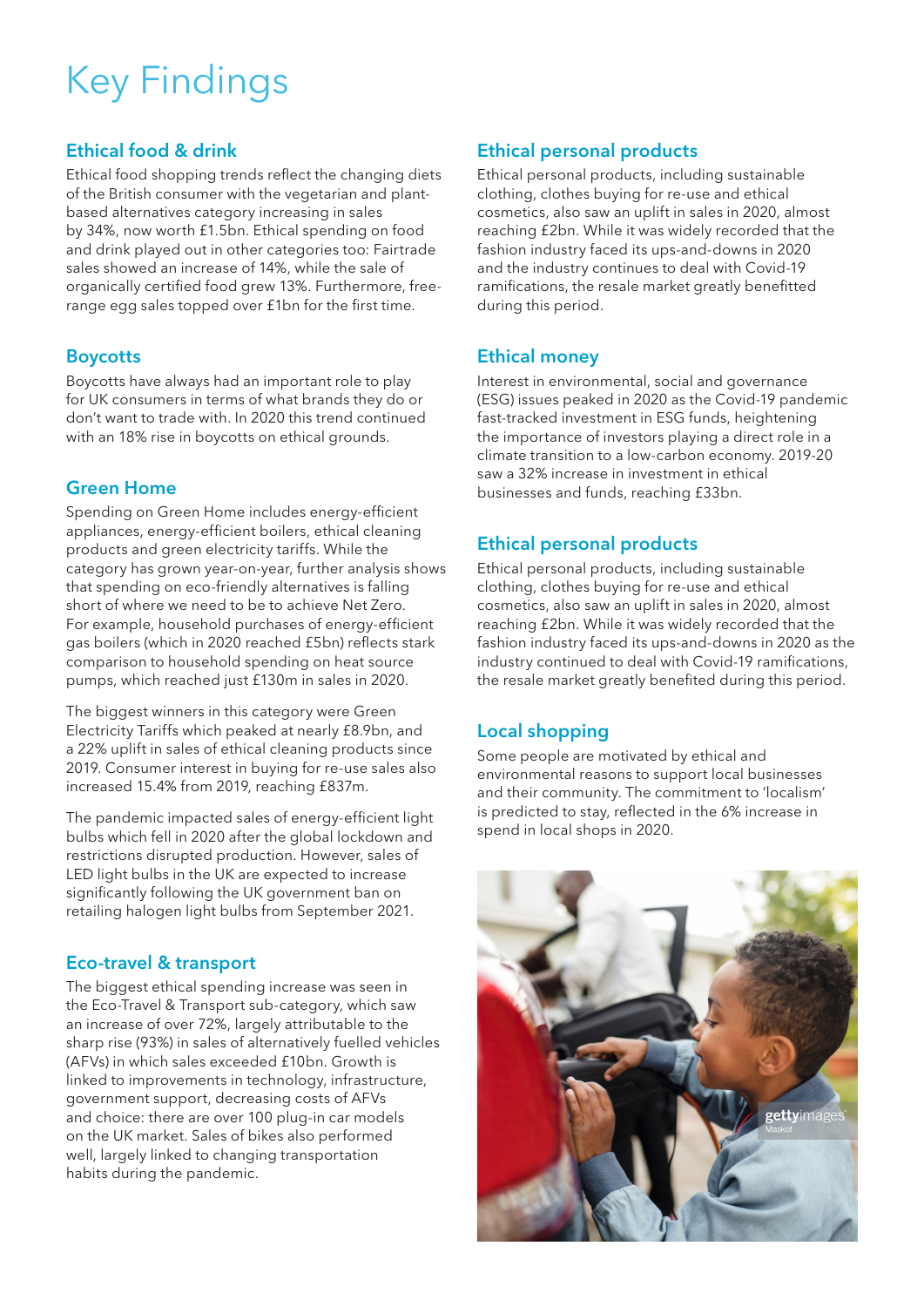### Average Household Spending per Household:

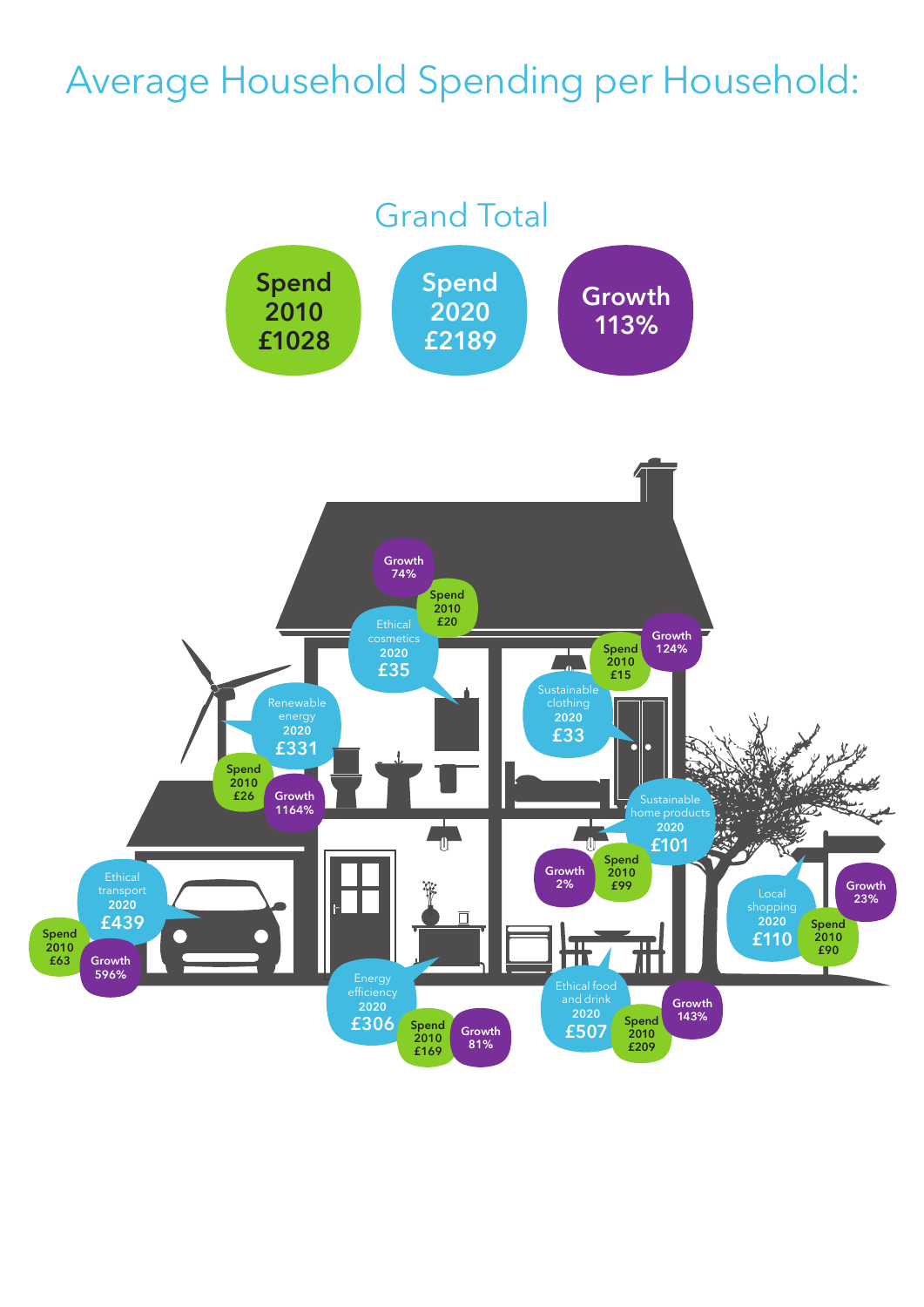## Ethical Consumerism in the UK, 2010 – 2020

| <b>Ethical Food and Drink</b>                                  | $2010 \text{ fm}$ | 2019 £m | 2020 £m |
|----------------------------------------------------------------|-------------------|---------|---------|
| Organic                                                        | 1,475             | 2,324   | 2,619   |
| Fairtrade                                                      | 1,094             | 1,671   | 1,899   |
| Rainforest Alliance                                            | 1,198             | 3,288   | 3,568   |
| Free Range Eggs                                                | 419               | 873     | 1,102   |
| Vegetarian & Plant-based Alternatives                          | 541               | 1,114   | 1,490   |
| RSPCA Assured (Freedom Food)                                   | 573               | 2,378   | 2,593   |
| Sustainable Fish                                               | 121               | 899     | 818     |
| <b>SUBTOTAL</b>                                                | 5,421             | 12,548  | 14,089  |
| <b>Green Home</b>                                              | 2010 £m           | 2019 £m | 2020 £m |
| <b>Energy-Efficient Appliances</b>                             | 2,068             | 2,998   | 3,334   |
| <b>Energy-Efficient Boilers</b>                                | 2,332             | 4,429   | 5,044   |
| Micro Generation                                               | 249               | 208     | 146     |
| Energy-Efficient Light Bulbs                                   | 43                | 173     | 163     |
| Heat Pump Installations**                                      |                   | 146     | 130     |
| Home Insulation Installations***                               |                   | 138     | 116     |
| <b>Ethical Cleaning Products</b>                               | 42                | 78      | 95      |
| Sustainable Timber and Paper                                   | 1,655             | 1,499   | 1,710   |
| Buying for Re-use                                              | 823               | 726     | 837     |
| <b>Green Electricity Tariffs</b>                               | 432               | 4,836   | 8,928   |
| <b>SUBTOTAL</b>                                                | 7,644             | 15,230  | 20,503  |
| **new category for 2020 data<br>*** new category for 2020 data |                   |         |         |
| <b>Eco-travel &amp; Transport</b>                              | 2010 £m           | 2019 £m | 2020 fm |
| <b>Alternative Fuel Vehicles</b>                               | n/a               | 5,398   | 10,461  |
| Tax Band A Cars                                                | 846               | 733     | 558     |
| <b>Bicycles</b>                                                | 795               | 940     | 1,188   |
| <b>SUBTOTAL</b>                                                | 1,641             | 7,071   | 12,207  |
|                                                                |                   |         |         |
| <b>Ethical Personal Products</b>                               | 2010 £m           | 2019 £m | 2020 £m |
| <b>Ethical Clothing</b>                                        | 63                | 53      | 57      |
| Buying for Re-use - Clothing                                   | 321               | 700     | 864     |
| <b>Ethical Cosmetics</b>                                       | 525               | 880     | 976     |
| <b>SUBTOTAL</b>                                                | 909               | 1,633   | 1,898   |
| <b>Community</b>                                               | $2010 \text{ fm}$ | 2019 £m | 2020 £m |
| Local Shopping                                                 | 2,330             | 2,896   | 3,067   |
| <b>Charity Shops</b>                                           | 468               | 756     | 746     |
| <b>Charity Donations</b>                                       | 8,312             | 6,907   | 8,342   |
| <b>SUBTOTAL</b>                                                | 11,110            | 10,560  | 12,155  |
| <b>Boycotts</b>                                                | 2010 £m           | 2019 £m | 2020 £m |
| Food and Drink                                                 | 1,084             | 1,046   | 1,136   |
| Transport                                                      | 1,068             | 1,723   | 2,119   |
| Personal                                                       | 333               | 518     | 620     |
| <b>SUBTOTAL</b>                                                | 2,485             | 3,287   | 3,875   |
| <b>Ethical Money</b>                                           | 2010 £m           | 2019 £m | 2020 £m |
| <b>Ethical Banking</b>                                         | 9,043             | 19,683  | 20,536  |
| Ethical Investment                                             | 11,300            | 25,300  | 33,291  |
| <b>Credit Unions</b>                                           | 1,552             | 2,994   | 3,097   |
| <b>Ethical Share Issues</b>                                    | 52                | 230     | 258     |
| <b>SUBTOTAL</b>                                                | 21,947            | 48,208  | 57,181  |
|                                                                |                   |         |         |
| <b>GRAND TOTAL</b>                                             | 51,156            | 98,536  | 121,908 |

This year's Ethical Markets Report data includes updated figures for 2019 as well as collected financial performance data for 2020. The research includes 33 datasets covering Ethical Food & Home, Travel & Transport, Personal, Community, Boycotts and Finance. This includes the addition of two new datasets which monitor heat pump installations and home insulation installations.